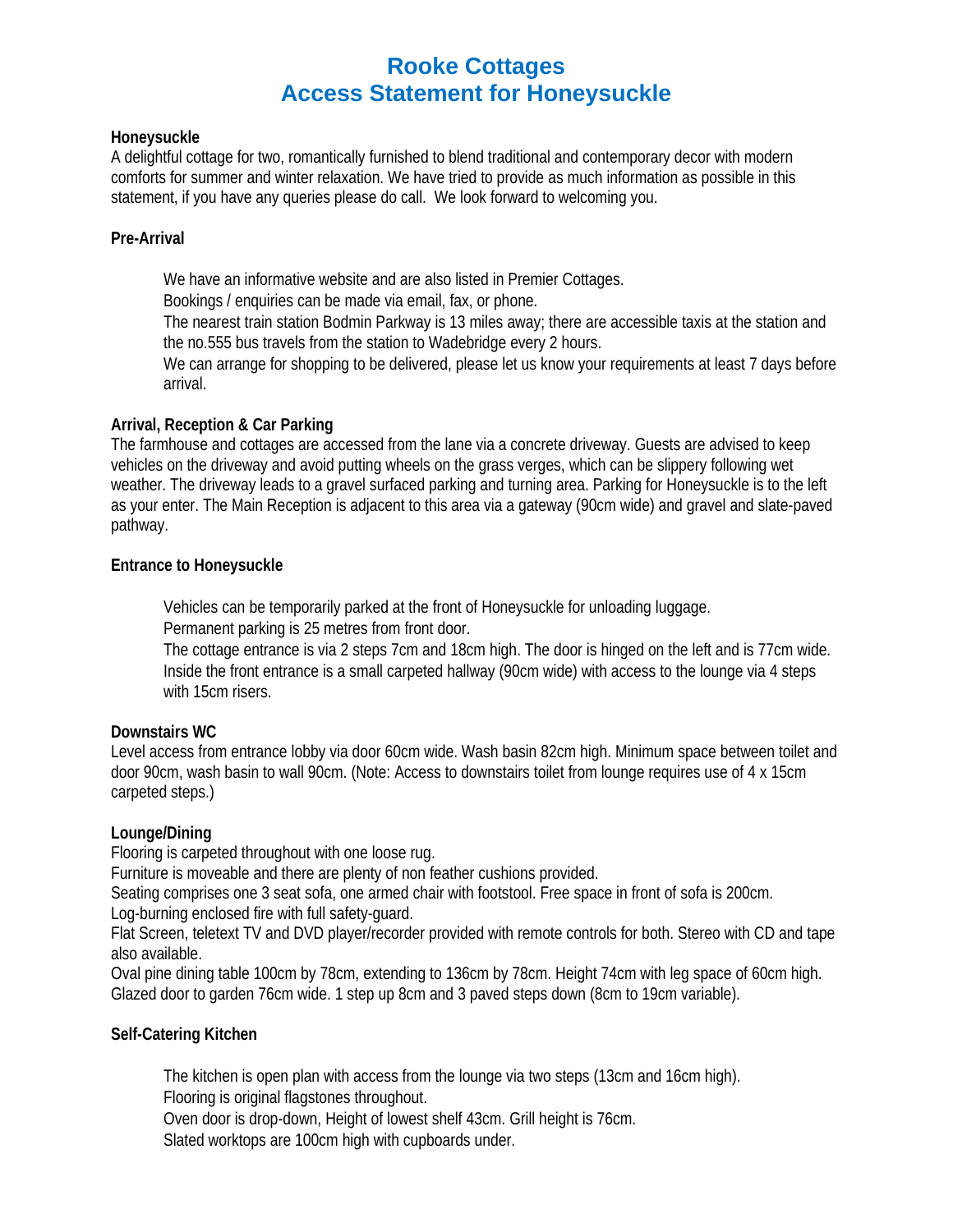# **Rooke Cottages Access Statement for Honeysuckle**

Hob is built in to worktop and is 100cm high Sink is 100cm high with built in cupboards under. Microwave with side opening front door on top of fridge-freezer 142cm high. Electric kettle and toaster on worktop 100cm high. Free standing fridge-freezer. Highest shelf in freezer 106cm and lowest drawer in fridge 10cm Minimum 150cm free space between worktops. Evenly lit kitchen with spotlights above work surfaces where required. Side-opening washer beneath worktop. Door height 35cm. Side-opening dryer beneath worktop. Door height 38cm. Front loading dishwasher beneath worktop. Drop door and pull-out shelves. Lowest shelf 40cm, highest shelf 66cm. Good contrast between floor, cupboards and other surfaces

## **First Floor:**

Accessed via narrow stair case of 13 stairs averaging 19cm high. 31cm deep and 64cm wide. Woven pile carpet on stairs and throughout first floor bedroom (not bathroom)

## **Bedroom**

## **General:**

Non Feather duvets and pillows provided in each room. Sheets, duvet covers and pillow cases are pure cotton Flat screen teletext TVs provided in all bedrooms with remote control

**Super-king bedroom:** Bed length 200cm, width 180cm, height 56cm, Free space to left of bed 72cm, free space to right of bed 90cm. Free space to front of bed 230cm. Chest of drawers height 107cm, highest drawer 88cm, lowest drawer 24cm. Wardrobe rail height 114cm.

# **Ensuite:**

Accessed from bedroom via door 62cm wide. Powerful shower with flexible head. Shower measures 140cm x 80cm. Minimum width between wall and wash basin 96cm and between toilet and wall 56cm. Basin height 80cm.

**Balcony/Steps**  Double door access (120cm wide) to small balcony approx 220cm by 120cm with steps to front yard.

#### **Grounds and Gardens**

Lawned garden with mature shrubs, barbecue area, garden table, cushioned chairs and sun loungers.

#### **Laundry**

There is no separate laundry but there is a standard size washing machine and dryer, which is front loading, provided in the kitchen.

# **Shop**

Nearest available is post office stores in village, approximately half mile away along country lane.

#### **Outdoor Facilities**

Enclosed children's play area with sand pit, swings, climbing frame and sea saw.